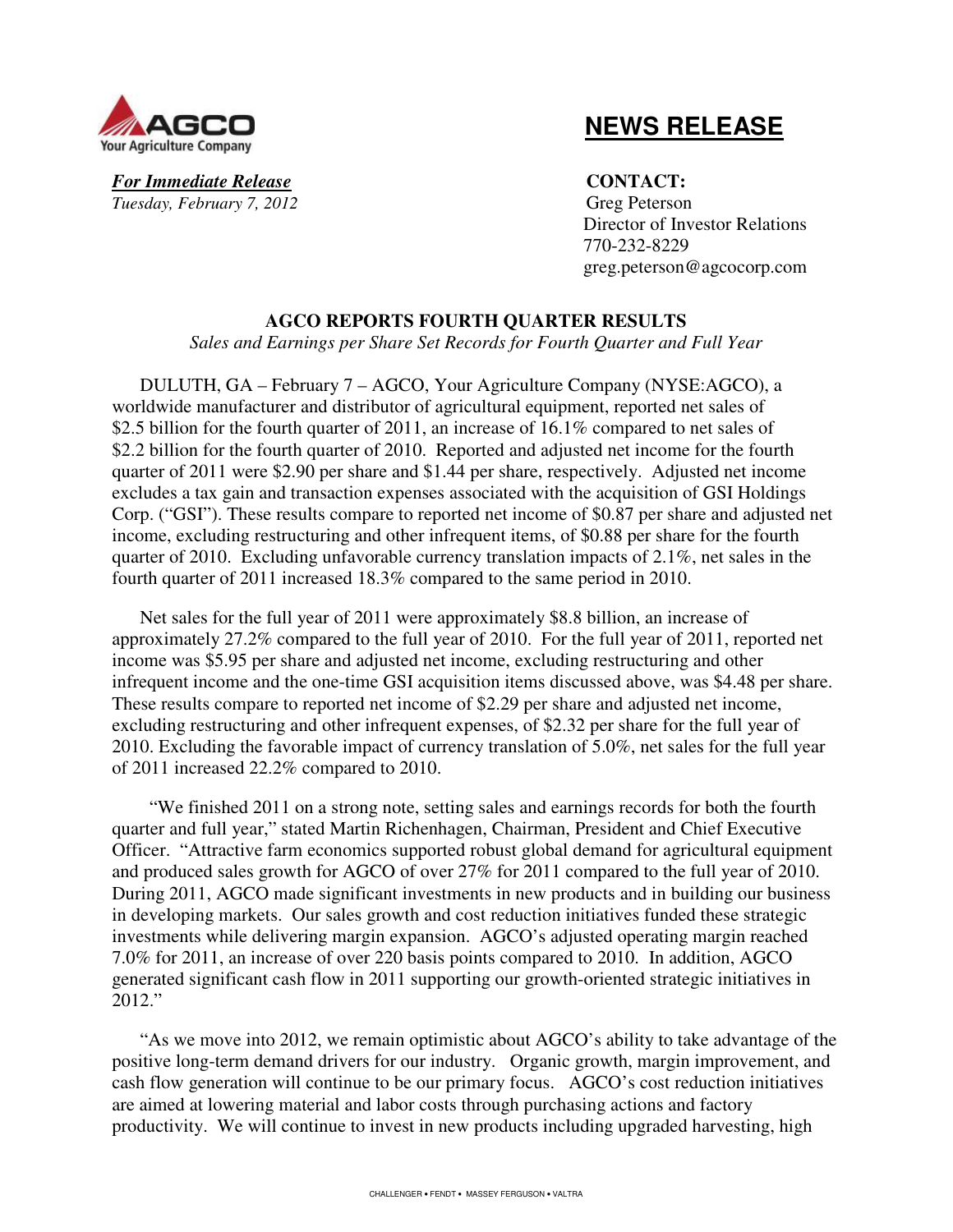horsepower tractor and sprayer offerings and to devote significant resources to enhance our presence in the CIS region, China and Africa. Our plans in 2012 also include investing in our production facilities to enable our growth and improve our productivity."

AGCO completed the acquisition of GSI on November 30, 2011 for \$932.2 million, net of cash acquired. GSI is a leading global manufacturer of grain storage and protein production systems. The transaction was financed through \$300 million of 5.875% senior notes and a new credit facility. AGCO's fourth quarter reported results include a tax gain for a reversal of a valuation allowance against AGCO's net deferred tax assets associated with the acquisition accounting for GSI of approximately \$149.3 million as well as one-time acquisition expenses. The tax gain and acquisition expenses were excluded from the Company's adjusted results.

AGCO's fourth quarter sales increase was the result of increased volumes as well as acquisition and currency impacts. On a segment reporting basis, market recovery in 2011 across Western Europe resulted in AGCO's Europe/Africa/Middle East (EAME) region reporting a sales increase of 15.0% compared to the fourth quarter of 2010, excluding unfavorable currency translation impacts. Growth in the professional farming segment and the benefit of new product introductions produced sales improvement in the North American region of 30.1% in the fourth quarter of 2011 compared to the fourth quarter of 2010, excluding unfavorable currency translation impacts. Sales in AGCO's South American region were up 8.0% in the fourth quarter of 2011 compared to the fourth quarter of 2010, excluding unfavorable currency translation impacts.

Income from operations during the fourth quarter of 2011 increased over 30% compared to the fourth quarter of 2010 due to higher sales and improved gross margins. Higher gross margins resulted from increased production levels in Europe and North America as well as pricing benefits, partially offset by higher material costs. Investments in new product development and tier 4 emission compliance resulted in increased engineering expenses in the fourth quarter of 2011 compared to the same period last year. Income from operations for the full year of 2011 increased approximately \$286.1 million compared to the same period in 2010 also due to an increase in sales and margin improvement.

# **Market Update**

| Year ended December 31, 2011    | <b>Tractors</b><br>Change from<br>Prior Year Period | <b>Combines</b><br>Change from<br>Prior Year Period |
|---------------------------------|-----------------------------------------------------|-----------------------------------------------------|
| North America                   | $+2\%$                                              | (4%)                                                |
| South America<br>Western Europe | (3%)<br>$+12%$                                      | $+20%$<br>$+35\%$                                   |

|  | <b>Industry Unit Retail Sales</b> |
|--|-----------------------------------|
|--|-----------------------------------|

# *North America*

Record farm income in 2011 supported strong industry retail sales of tractors and combines in North America. Industry unit retail sales of tractors were up modestly, while industry retail sales of combines were down about 4% for the full year of 2011 compared to high levels in 2010. Improvement in the dairy and livestock sector contributed to higher industry unit retail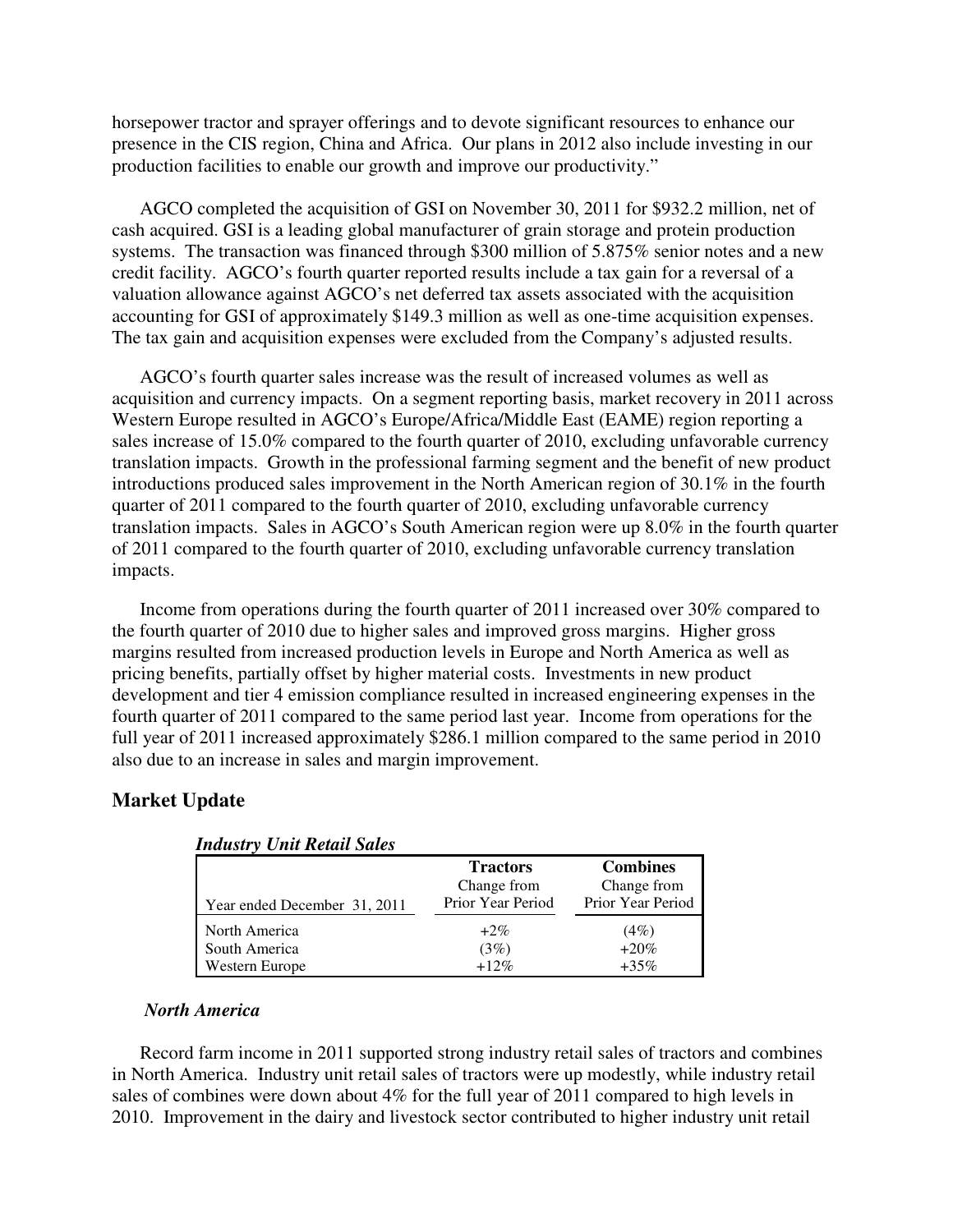sales of mid-range tractors and hay equipment, both of which increased compared to 2010 levels. The high level of profitability for row crop farmers also produced growth in industry sales of high horsepower tractors and sprayers.

## *South America*

For the full year of 2011, South American industry unit retail sales of tractors were down modestly compared to record levels in 2010. Declines in the two largest South American markets, Argentina and Brazil, were mostly offset by strong growth in other South American markets compared to 2010. Despite the modest decline, industry unit retail sales in Brazil remained at high levels due to attractive farm economics and supportive government financing rates that have been extended through the end of 2012.

## *Western Europe*

Improved dairy, meat and grain prices, along with a solid harvest, produced improved farm income across most of Western Europe. Demand for farm equipment responded accordingly, increasing from low levels experienced in 2010. Industry unit retail sales of both tractors and combines posted double-digit growth rates in the full year of 2011 compared to the same period in 2010. The tractor retail sales growth was strongest in Germany, France, Scandinavia and Finland.

"Robust farm income across all major global agricultural markets is supporting elevated demand for farm equipment," stated Mr. Richenhagen. "Despite a modest increase in some global soft commodity inventories at the end of 2011, stocks-to-use levels remain at historically low levels. Growing protein and grain consumption is expected to keep pressure on grain supplies and maintain attractive soft commodity prices. Going into 2012, we expect these positive farm fundamentals to support strong demand for farm equipment."

| <b>AGCO Regional Net Sales (in millions)</b> |           |             |                   |  |  |  |
|----------------------------------------------|-----------|-------------|-------------------|--|--|--|
|                                              |           |             | $%$ change from   |  |  |  |
|                                              |           |             | $2010$ due to     |  |  |  |
|                                              |           | $%$ change  | currency          |  |  |  |
|                                              | Net sales | from $2010$ | translation $(1)$ |  |  |  |
| Three months ended December 31, 2011         |           |             |                   |  |  |  |
| North America                                | \$598.7   | 29.3%       | $(0.8\%)$         |  |  |  |
| South America                                | 448.5     | 1.9%        | $(6.1\%)$         |  |  |  |
| Europe/Africa/Middle East                    | 1,347.3   | 13.6%       | $(1.4\%)$         |  |  |  |
| Rest of World                                | 123.3     | 55.1%       | $1.1\%$           |  |  |  |
| <b>Total</b>                                 | \$2,517.8 | 16.1%       | $(2.1\%)$         |  |  |  |
| <b>Year ended December 31, 2011</b>          |           |             |                   |  |  |  |
| North America                                | \$1,770.6 | 18.9%       | $0.9\%$           |  |  |  |
| South America                                | 1,871.5   | $6.7\%$     | 4.7%              |  |  |  |
| Europe/Africa/Middle East                    | 4,681.7   | 39.2%       | $6.5\%$           |  |  |  |
| Rest of World                                | 449.4     | 55.2%       | 10.4%             |  |  |  |
| <b>Total</b>                                 | \$8,773.2 | 27.2%       | 5.0%              |  |  |  |
| See Footnotes for additional disclosure      |           |             |                   |  |  |  |

# **Regional Results**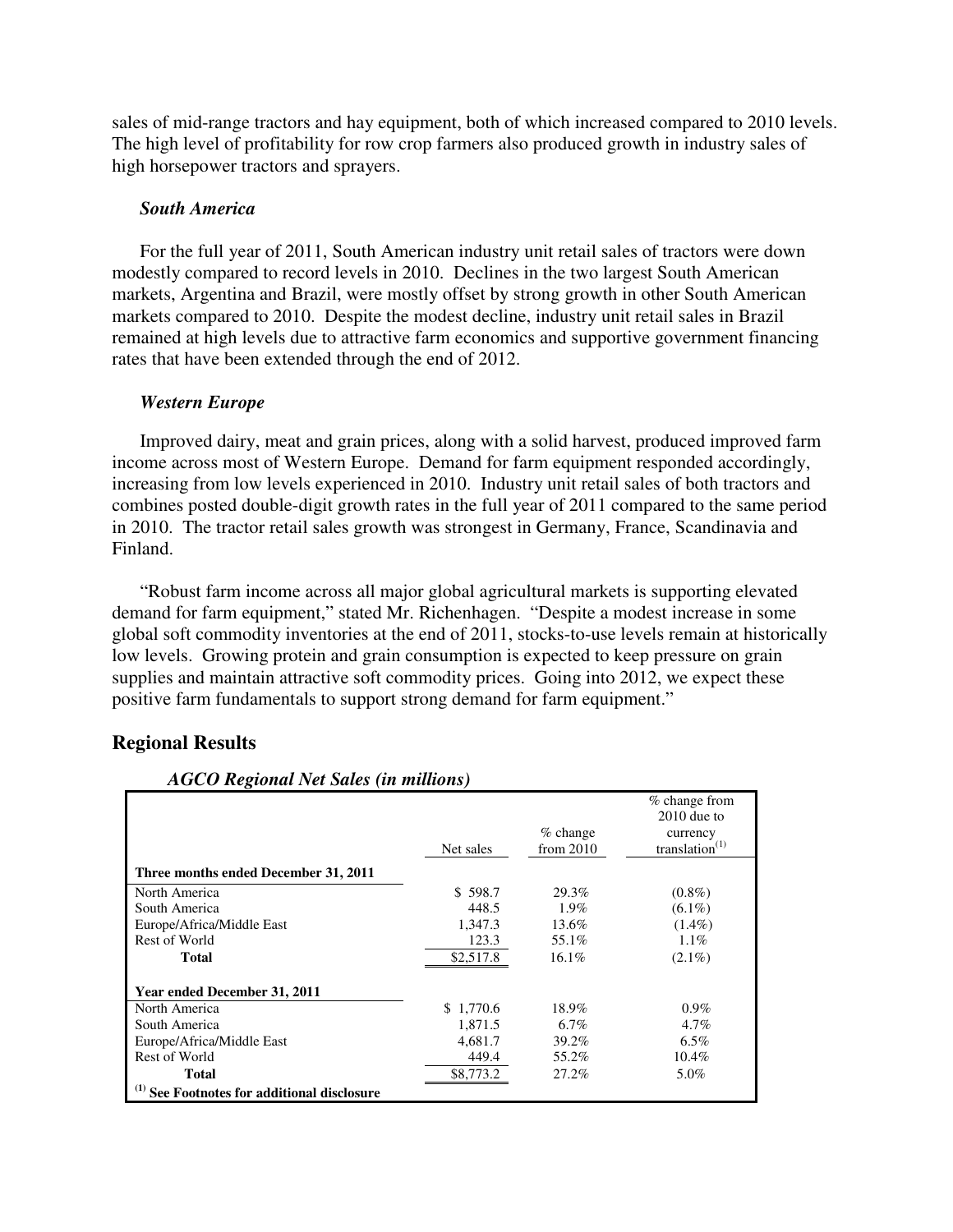# *North America*

AGCO's North American sales benefited from strong industry conditions and an aggressive new product introduction program, increasing approximately 18.0% in the full year of 2011 compared to the full year of 2010, excluding the impact of favorable currency translation. The increase in demand for high horsepower tractors, combines and sprayers all contributed to the sales growth. Improved sales, the benefit of increased production, and cost control initiatives combined to produce growth in income from operations of \$41.4 million during the full year of 2011 compared to 2010.

## *South America*

Sales for the full year of 2011 increased slightly over 2010 in AGCO's South American region, excluding the positive impact of currency translation. Results were mixed across the South American markets. Sales grew strongly in smaller South American countries, which benefited from higher commodity prices and healthy crop production, while sales in Brazil were flat compared to strong levels in 2010. Income from operations decreased \$18.6 million in the full year of 2011 compared to 2010 due primarily to a less favorable geographic sales mix, material and labor cost inflation, and higher engineering and product introduction expenses.

# *EAME*

AGCO's EAME region reported an increase in sales of 32.6% for the full year of 2011 compared to 2010, excluding the impact of favorable currency translation. Improved farm economics produced robust sales growth particularly in the high horsepower tractor segment. Geographically, the largest increases were recorded in Germany, France, the United Kingdom and Scandinavia. Income from operations increased by \$272.2 million in the full year of 2011 compared to 2010. Higher sales and production rates, favorable pricing and a richer mix of products contributed to the improvement.

# *Rest of World*

Net sales in AGCO's Rest of World segment increased by 44.7% during the full year of 2011 compared to 2010, excluding the impact of currency translation. Substantial growth in Russia and Eastern Europe compared to depressed 2010 levels, produced most of the increase. Income from operations increased \$17.2 million in the full year of 2011 compared to 2010.

## **Outlook**

In 2012, tight supplies of soft commodities are expected to support healthy farm income and sustain strong equipment demand. AGCO is targeting net sales over \$10 billion with forecasted pricing benefits, market share improvements and acquisition impacts being partially offset by the negative impact of currency. Operating margins are expected to improve from 2011 levels after covering increased expenditures for product development and new market expansion. Based on these assumptions, AGCO is targeting 2012 earnings of approximately \$5.00 per share.

\* \* \* \* \*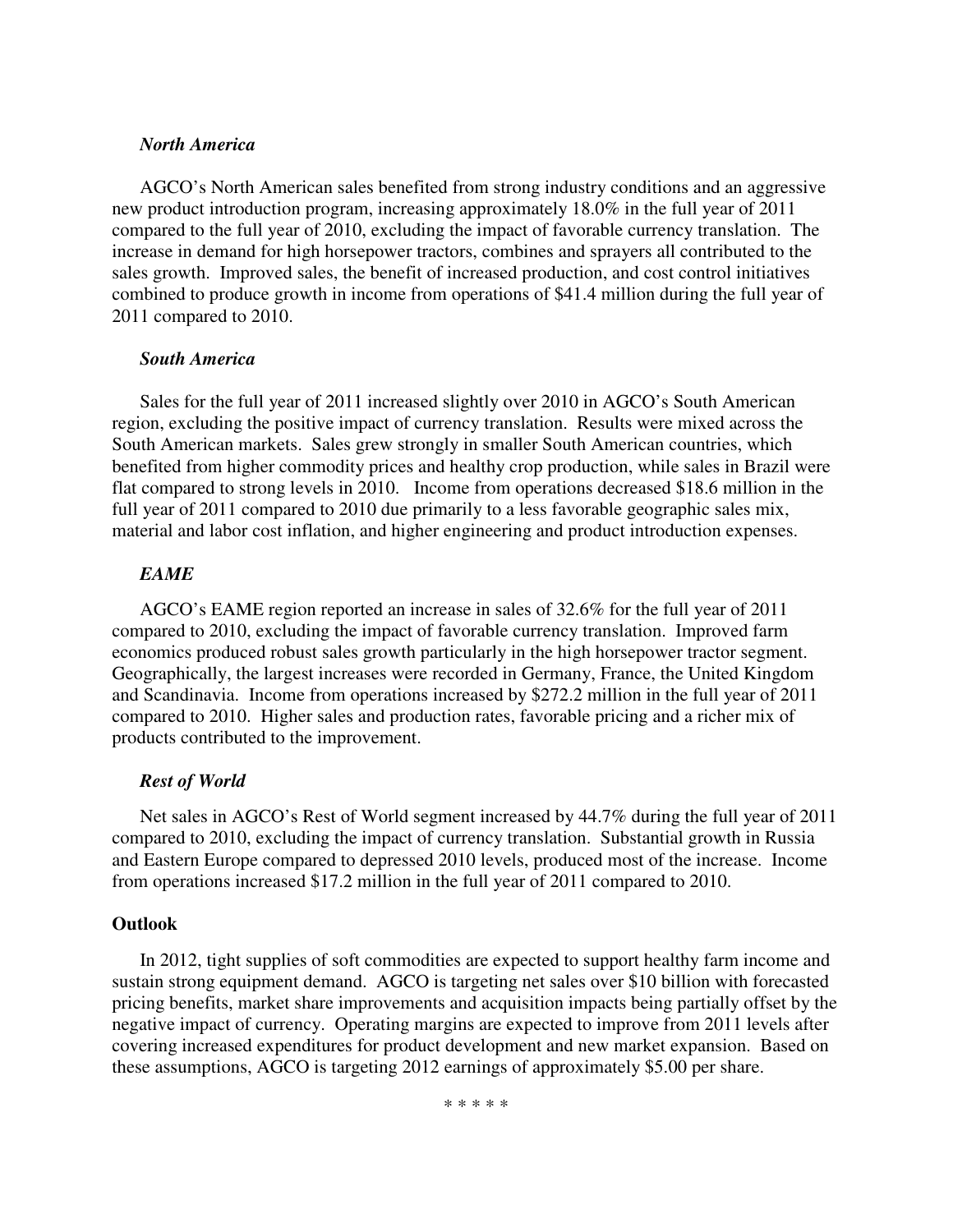AGCO will be hosting a conference call with respect to this earnings announcement at 10:00 a.m., Eastern Time, on Tuesday, February 7, 2012. The Company will refer to slides on its conference call. Interested persons can access the conference call and slide presentation via AGCO's website at www.agcocorp.com on the "Investors/Events" page in the "Company" section of our website. A replay of the conference call will be available approximately two hours after the conclusion of the conference call for twelve months following the call. A copy of this press release will be available on AGCO's website for at least twelve months following the call.

\* \* \* \* \*

#### *Safe Harbor Statement*

Statements that are not historical facts, including the projections of earnings per share, sales, market conditions, margin improvements, farm economics, industry demand, general economic conditions, acquisitions and their expected impacts, commodity prices and supply, and emerging markets are forward-looking and subject to risks that could cause actual results to differ materially from those suggested by the statements. The following are among the factors that could cause actual results to differ materially from the results discussed in or implied by the forward-looking statements.

- Our financial results depend entirely upon the agricultural industry, and factors that adversely affect the agricultural industry generally, including declines in the general economy, increases in farm input costs, lower commodity prices, lower farm income and changes in the availability of credit for our retail customers, will adversely affect us.
- The poor performance of the general economy may result in a decline in demand for our products. However, we are unable to predict with accuracy the amount or duration of any decline, and our forward-looking statements reflect merely our best estimates at the current time.
- A majority of our sales and manufacturing take place outside of the United States, and, as a result, we are exposed to risks related to foreign laws, taxes, economic conditions, labor supply and relations, political conditions and governmental policies. These risks may delay or reduce our realization of value from our international operations.
- Most retail sales of the products that we manufacture are financed, either by our retail finance joint ventures with Rabobank or by a bank or other private lender. During 2011, our joint ventures with Rabobank, which are controlled by Rabobank and are dependent upon Rabobank for financing as well, financed approximately 50% of the retail sales of our tractors and combines in the markets where the joint ventures operate. Any difficulty by Rabobank to continue to provide that financing, or any business decision by Rabobank as the controlling member not to fund the business or particular aspects of it (for example, a particular country or region), would require the joint ventures to find other sources of financing (which may be difficult to obtain), or us to find another source of retail financing for our customers, or our customers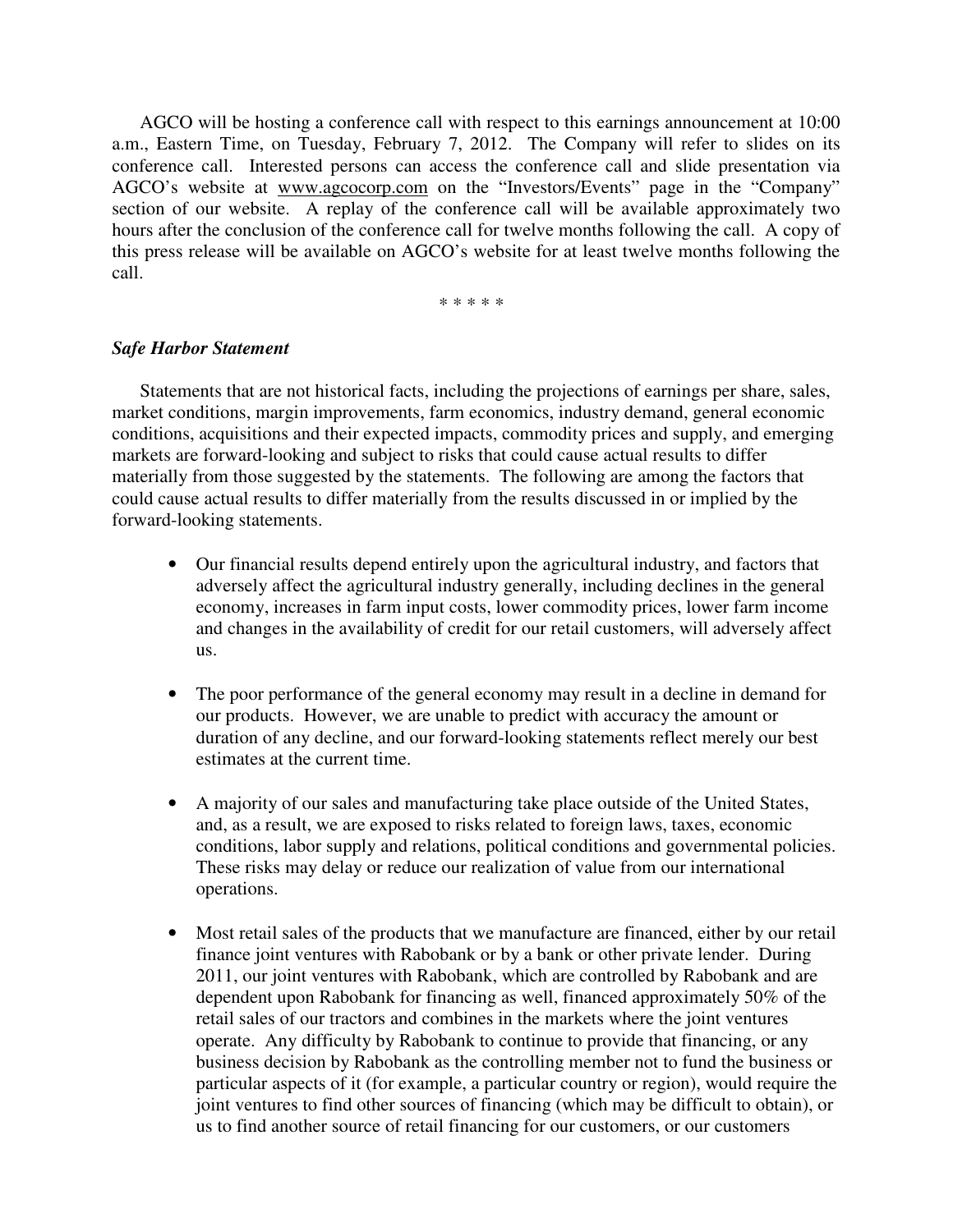would be required to utilize other retail financing providers. As a result of the ongoing economic downturn, financing for capital equipment purchases generally has become more difficult and expensive to obtain. To the extent that financing is not available or available only at unattractive prices, our sales would be negatively impacted.

- Both AGCO and our retail finance joint ventures have substantial accounts receivables from dealers and end customers, and we would be adversely impacted if the collectability of these receivables was not consistent with historical experience; this collectability is dependent upon the financial strength of the farm industry, which in turn is dependent upon the general economy and commodity prices, as well as several of the other factors listed in this section.
- We have experienced substantial and sustained volatility with respect to currency exchange rate and interest rate changes, which can adversely affect our reported results of operations and the competitiveness of our products.
- All acquisitions, including the acquisition of GSI, involve risks relating to retention of key employees and customers, fulfilling projections prepared by or at the direction of prior ownership and general challenges related to integration.
- Our success depends on the introduction of new products, particularly engines that comply with emission requirements, which requires substantial expenditures.
- We depend on suppliers for raw materials, components and parts for our products, and any failure by our suppliers to provide products as needed, or by us to promptly address supplier issues, will adversely impact our ability to timely and efficiently manufacture and sell products. We also are subject to raw material price fluctuations, which can adversely affect our manufacturing costs.
- We face significant competition and, if we are unable to compete successfully against other agricultural equipment manufacturers, we would lose customers and our net sales and profitability would decline.
- We have a substantial amount of indebtedness, and as result, we are subject to certain restrictive covenants and payment obligations that may adversely affect our ability to operate and expand our business.

Further information concerning these and other factors is included in AGCO's filings with the Securities and Exchange Commission, including its Form 10-K for the year ended December 31, 2010. AGCO disclaims any obligation to update any forward-looking statements except as required by law.

\* \* \* \* \*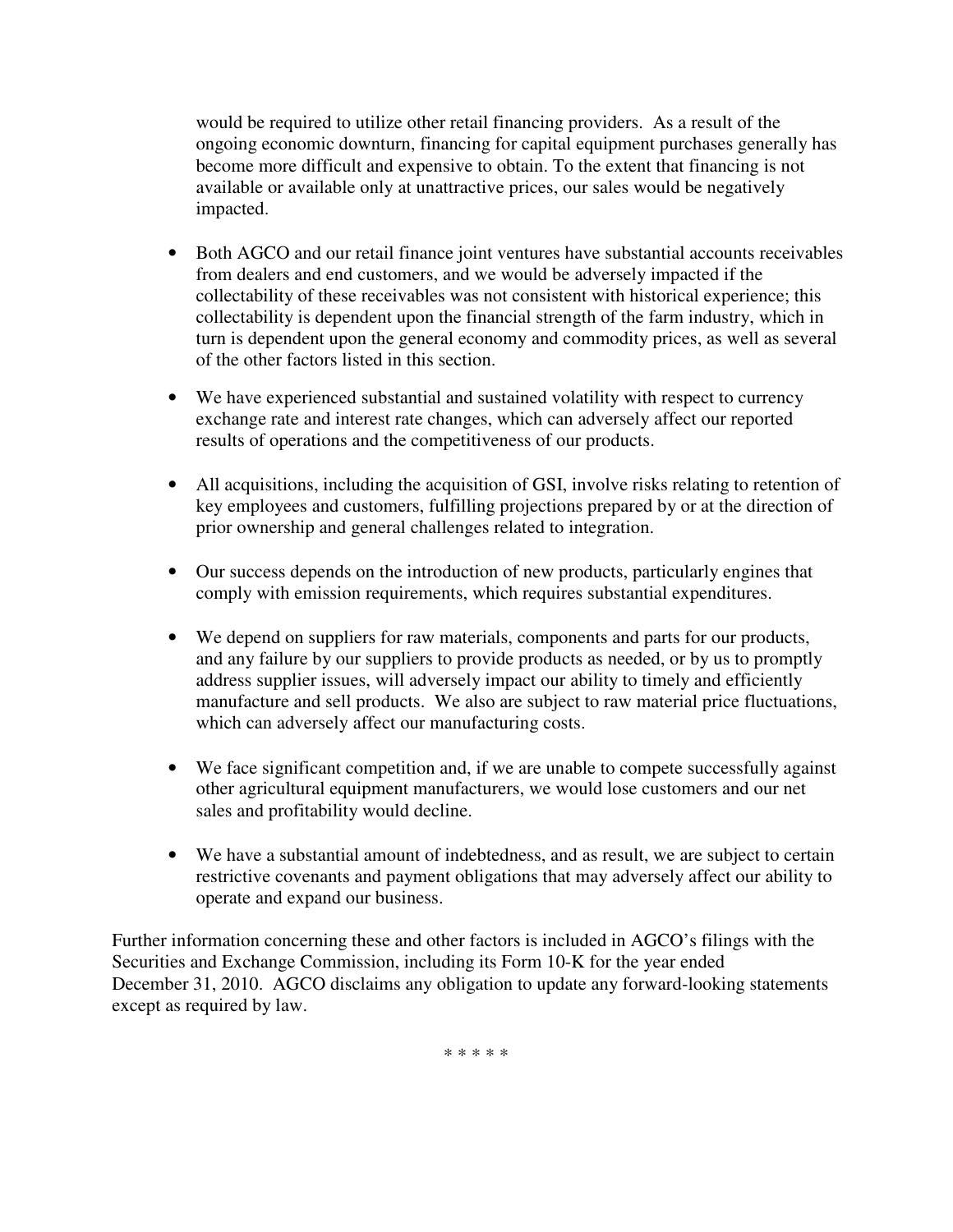# *About AGCO*

AGCO, Your Agriculture Company, (NYSE:AGCO), a Fortune 500 company, was founded in 1990 and offers a full product line of tractors, combines, hay tools, sprayers, forage equipment, tillage, implements, and related replacement parts. AGCO agricultural products are sold under the core brands of Challenger®, Fendt®, Massey Ferguson®, Valtra® and GSI® and are distributed globally through 3,100 independent dealers and distributors in more than 140 countries worldwide. Retail financing is available through AGCO Finance for qualified purchasers. AGCO is headquartered in Duluth, GA, USA. In 2011, AGCO had net sales of \$8.8 billion.

> # # # # # Please visit our website at www.agcocorp.com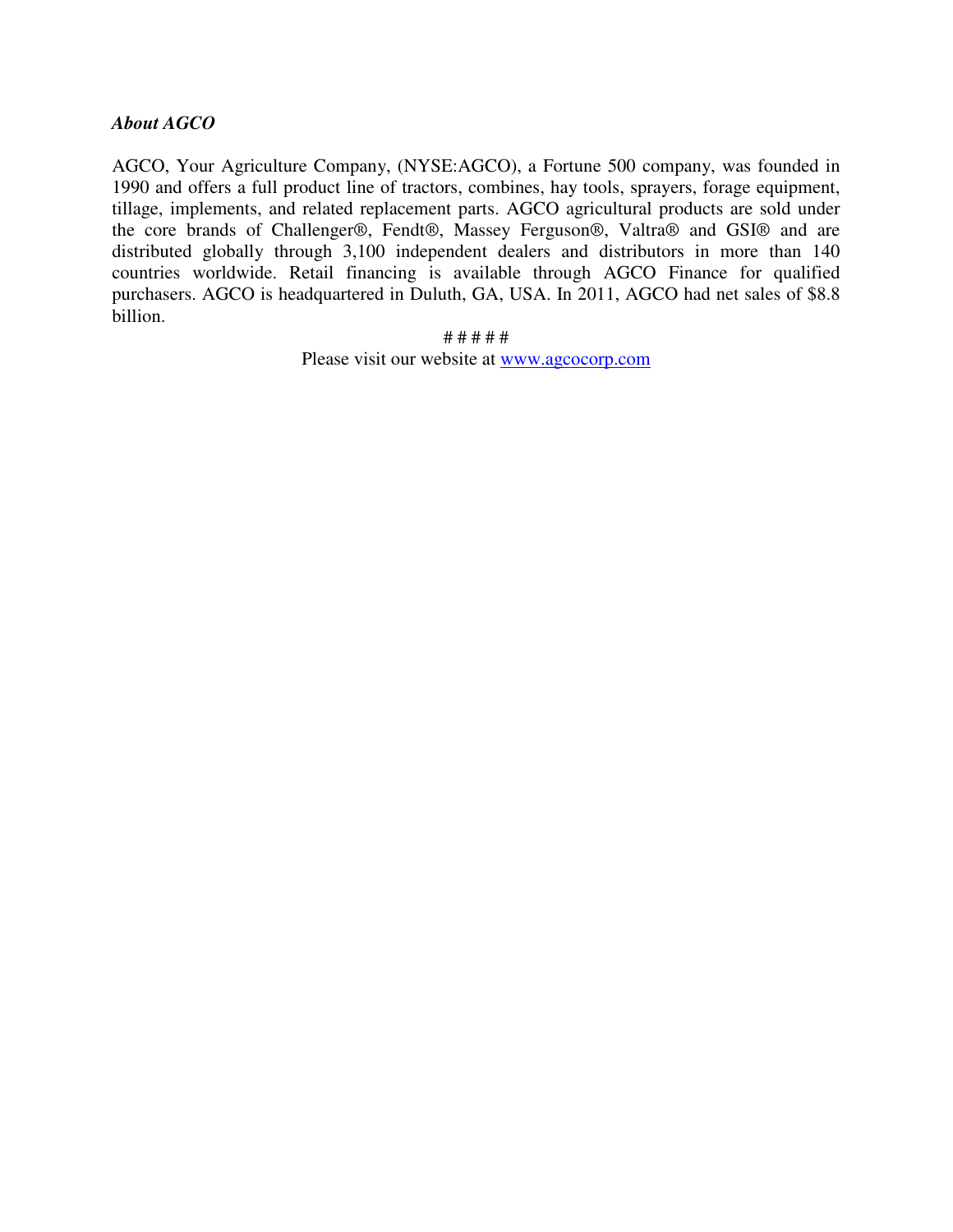# AGCO CORPORATION AND SUBSIDIARIES CONDENSED CONSOLIDATED BALANCE SHEETS (unaudited and in millions)

|                                                                            | December 31,<br>2011 | December 31,<br>2010 |  |
|----------------------------------------------------------------------------|----------------------|----------------------|--|
| <b>ASSETS</b>                                                              |                      |                      |  |
| <b>Current Assets:</b>                                                     |                      |                      |  |
| Cash and cash equivalents                                                  | \$<br>724.4          | \$<br>719.9          |  |
| Accounts and notes receivable, net                                         | 994.2                | 908.5                |  |
| Inventories, net                                                           | 1,559.6              | 1.233.5              |  |
| Deferred tax assets                                                        | 142.7                | 52.6                 |  |
| Other current assets                                                       | 241.9                | 206.5                |  |
| Total current assets                                                       | 3,662.8              | 3,121.0              |  |
| Property, plant and equipment, net                                         | 1,222.6              | 924.8                |  |
| Investment in affiliates                                                   | 346.3                | 398.0                |  |
| Deferred tax assets                                                        | 37.6                 | 58.0                 |  |
| Other assets                                                               | 126.9                | 130.8                |  |
| Intangible assets, net                                                     | 666.5                | 171.6                |  |
| Goodwill                                                                   | 1,194.5              | 632.7                |  |
| Total assets                                                               | 7,257.2<br>\$        | \$<br>5,436.9        |  |
| <b>LIABILITIES AND STOCKHOLDERS' EQUITY</b><br><b>Current Liabilities:</b> |                      |                      |  |
| Current portion of long-term debt                                          | \$<br>60.1           | \$<br>0.1            |  |
| Convertible senior subordinated notes                                      |                      | 161.0                |  |
| Securitization facilities                                                  |                      | 113.9                |  |
| Accounts payable                                                           | 937.0                | 682.6                |  |
| Accrued expenses                                                           | 1,080.6              | 883.1                |  |
| Other current liabilities                                                  | 127.8                | 72.2                 |  |
| Total current liabilities                                                  | 2,205.5              | 1,912.9              |  |
| Long-term debt, less current portion                                       | 1,409.7              | 443.0                |  |
| Pensions and postretirement health care benefits                           | 298.6                | 226.5                |  |
| Deferred tax liabilities                                                   | 192.3                | 103.9                |  |
| Other noncurrent liabilities                                               | 119.9                | 91.4                 |  |
| <b>Total liabilities</b>                                                   | 4,226.0              | 2,777.7              |  |
| Stockholders' Equity:<br>AGCO Corporation stockholders' equity:            |                      |                      |  |
| Common stock                                                               | 1.0                  | 0.9                  |  |
| Additional paid-in capital                                                 | 1,073.2              | 1,051.3              |  |
| Retained earnings                                                          | 2,321.6              | 1,738.3              |  |
| Accumulated other comprehensive loss                                       | (400.6)              | (132.1)              |  |
| Total AGCO Corporation stockholders' equity                                | 2,995.2              | 2,658.4              |  |
| Noncontrolling interests                                                   | 36.0                 | 0.8                  |  |
| Total stockholders' equity                                                 | 3,031.2              | 2,659.2              |  |
| Total liabilities and stockholders' equity                                 | \$<br>7,257.2        | \$<br>5,436.9        |  |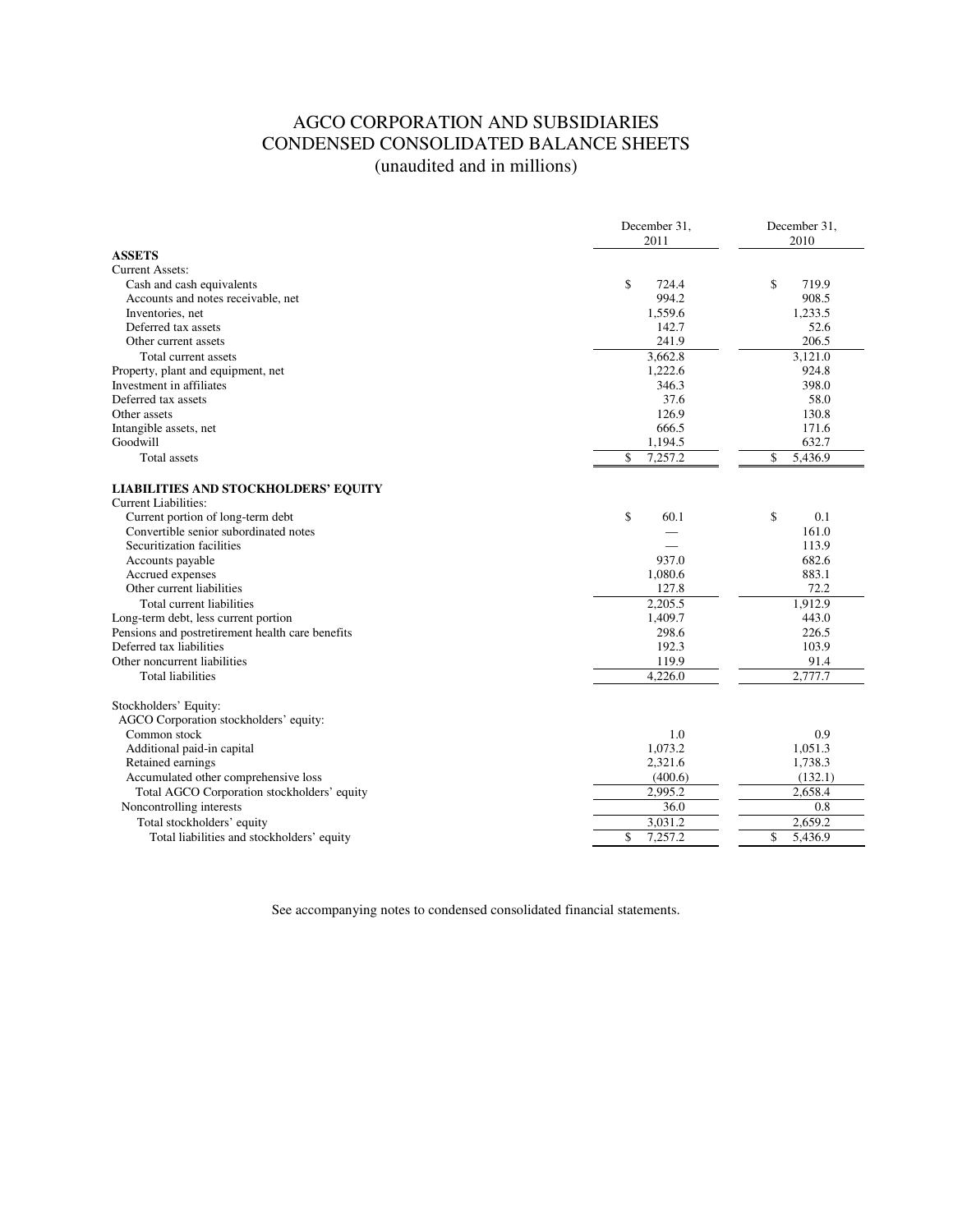# AGCO CORPORATION AND SUBSIDIARIES CONDENSED CONSOLIDATED STATEMENTS OF OPERATIONS (unaudited and in millions, except per share data)

|                                                                                | Three Months Ended December 31, |               |  |
|--------------------------------------------------------------------------------|---------------------------------|---------------|--|
|                                                                                | 2011                            | 2010          |  |
| Net sales                                                                      | \$<br>2,517.8                   | \$<br>2,168.0 |  |
| Cost of goods sold                                                             | 1,993.7                         | 1,758.8       |  |
| Gross profit                                                                   | 524.1                           | 409.2         |  |
| Selling, general and administrative expenses                                   | 246.9                           | 200.0         |  |
| Engineering expenses                                                           | 84.0                            | 61.1          |  |
| Restructuring and other infrequent expenses<br>Amortization of intangibles     | 7.5                             | 1.1<br>4.6    |  |
|                                                                                |                                 |               |  |
| Income from operations                                                         | 185.7                           | 142.4         |  |
| Interest expense, net                                                          | 9.1                             | 9.6           |  |
| Other expense, net                                                             | 1.8                             | 6.3           |  |
| Income before income taxes and equity in net earnings of affiliates            | 174.8                           | 126.5         |  |
| Income tax (benefit) provision                                                 | (98.8)                          | 54.6          |  |
| Income before equity in net earnings of affiliates                             | 273.6                           | 71.9          |  |
| Equity in net earnings of affiliates                                           | 11.7                            | 13.3          |  |
| Net income                                                                     | 285.3                           | 85.2          |  |
| Net income attributable to noncontrolling interests                            | (0.1)                           |               |  |
| Net income attributable to AGCO Corporation and subsidiaries                   | \$<br>285.2                     | \$<br>85.2    |  |
| Net income per common share attributable to AGCO Corporation and subsidiaries: |                                 |               |  |
| <b>Basic</b>                                                                   | \$<br>2.94                      | \$<br>0.92    |  |
| Diluted                                                                        | $\mathcal{S}$<br>2.90           | \$<br>0.87    |  |
| Weighted average number of common and common equivalent shares outstanding:    |                                 |               |  |
| <b>Basic</b>                                                                   | 97.1                            | 93.0          |  |
| Diluted                                                                        | 98.2                            | 97.5          |  |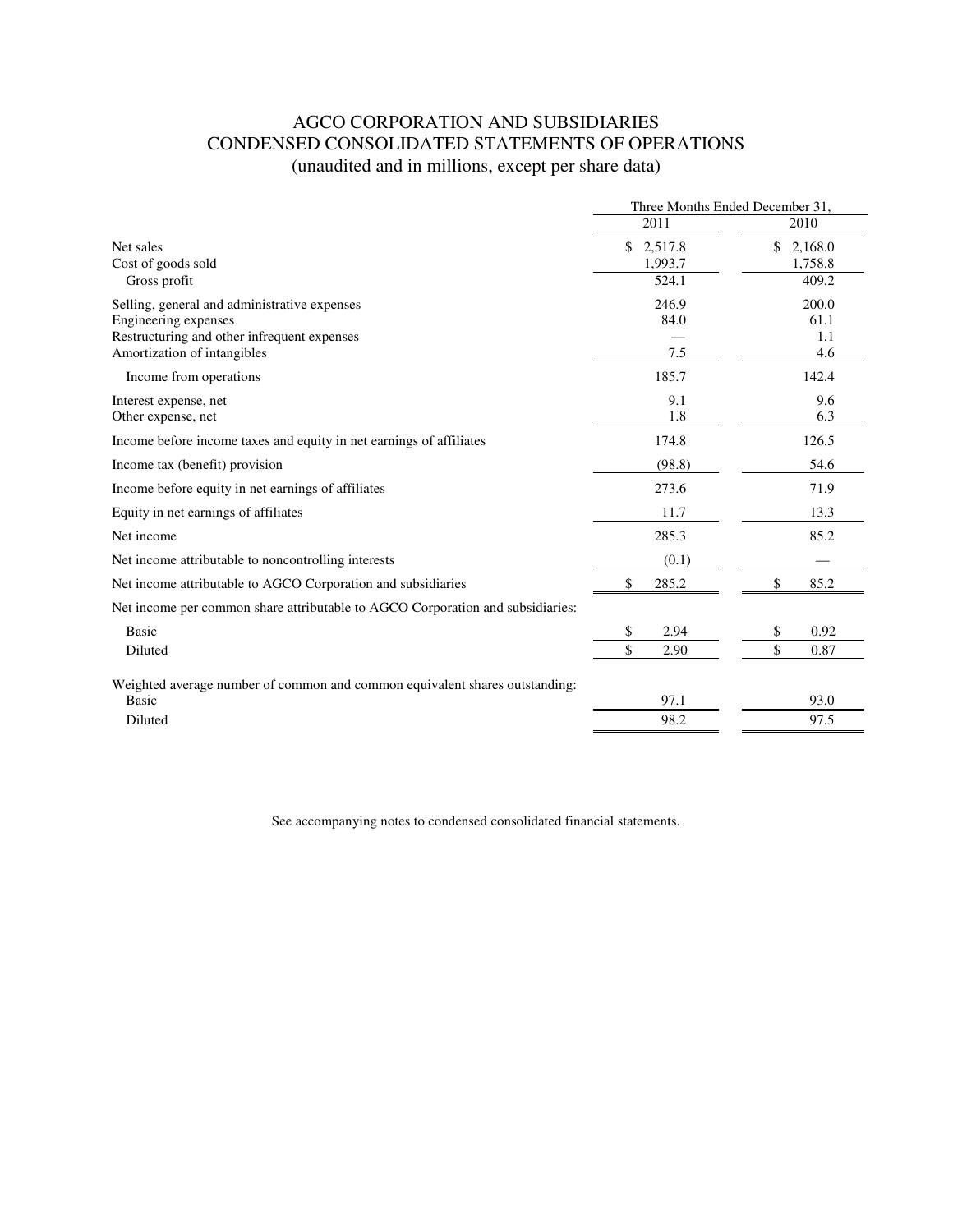# AGCO CORPORATION AND SUBSIDIARIES CONDENSED CONSOLIDATED STATEMENTS OF OPERATIONS (unaudited and in millions, except per share data)

|                                                                                | Years Ended December 31.   |               |  |
|--------------------------------------------------------------------------------|----------------------------|---------------|--|
|                                                                                | 2011                       | 2010          |  |
| Net sales                                                                      | \$<br>8,773.2              | \$<br>6,896.6 |  |
| Cost of goods sold                                                             | 6,997.1                    | 5,637.9       |  |
| Gross profit                                                                   | 1,776.1                    | 1,258.7       |  |
| Selling, general and administrative expenses                                   | 869.3                      | 692.1         |  |
| Engineering expenses                                                           | 275.6                      | 219.6         |  |
| Restructuring and other infrequent (income) expenses                           | (0.7)                      | 4.4           |  |
| Amortization of intangibles                                                    | 21.6                       | 18.4          |  |
| Income from operations                                                         | 610.3                      | 324.2         |  |
| Interest expense, net                                                          | 30.2                       | 33.3          |  |
| Other expense, net                                                             | 19.1                       | 16.0          |  |
| Income before income taxes and equity in net earnings of affiliates            | 561.0                      | 274.9         |  |
| Income tax provision                                                           | 24.6                       | 104.4         |  |
| Income before equity in net earnings of affiliates                             | 536.4                      | 170.5         |  |
| Equity in net earnings of affiliates                                           | 48.9                       | 49.7          |  |
| Net income                                                                     | 585.3                      | 220.2         |  |
| Net (income) loss attributable to noncontrolling interests                     | (2.0)                      | 0.3           |  |
| Net income attributable to AGCO Corporation and subsidiaries                   | 583.3<br>\$                | \$<br>220.5   |  |
| Net income per common share attributable to AGCO Corporation and subsidiaries: |                            |               |  |
| <b>Basic</b>                                                                   | 6.10<br>\$                 | 2.38<br>\$    |  |
| Diluted                                                                        | $\mathbf{\hat{S}}$<br>5.95 | \$<br>2.29    |  |
| Weighted average number of common and common equivalent shares outstanding:    |                            |               |  |
| <b>Basic</b>                                                                   | 95.6                       | 92.8          |  |
| Diluted                                                                        | 98.1                       | 96.4          |  |
|                                                                                |                            |               |  |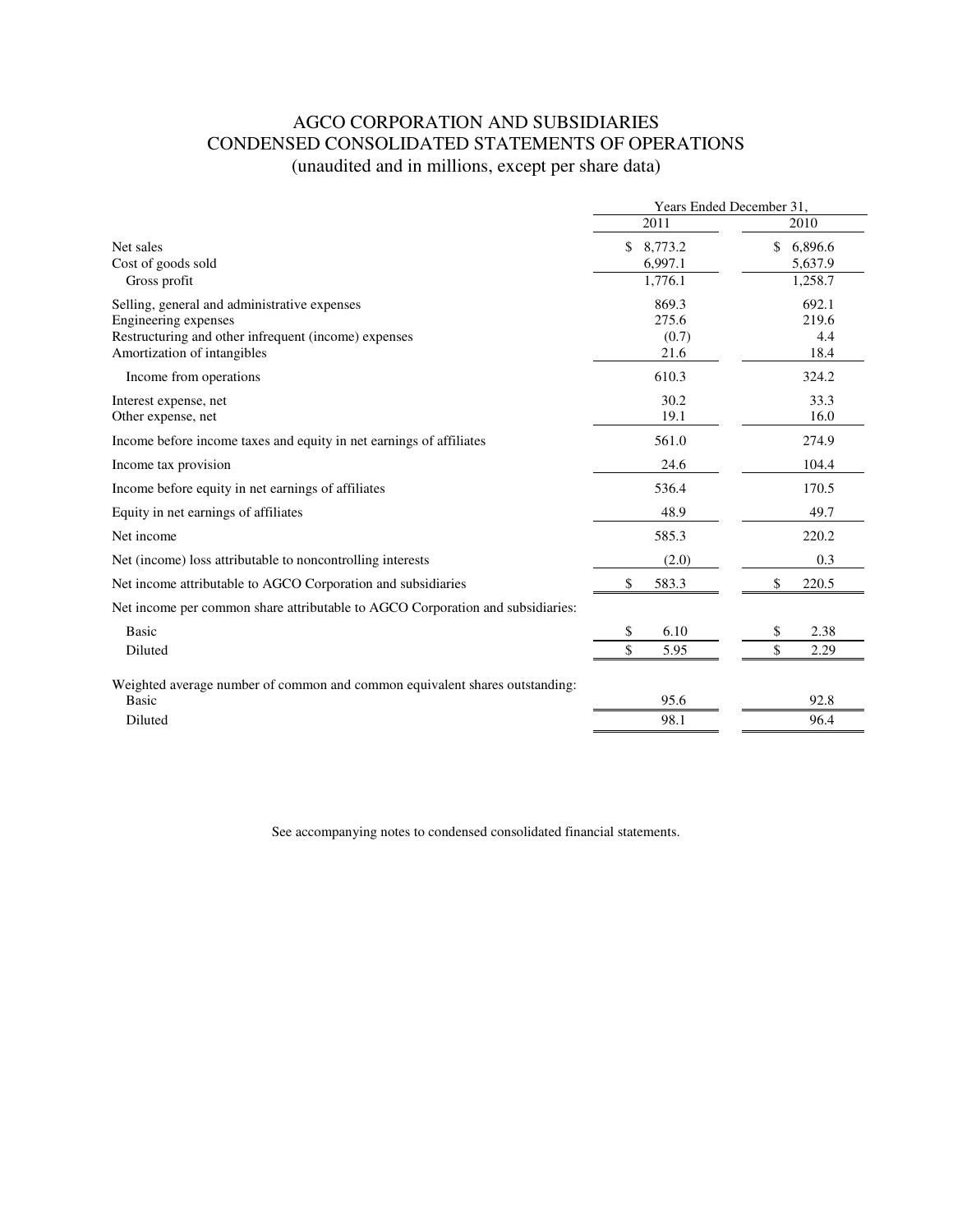# AGCO CORPORATION AND SUBSIDIARIES CONDENSED CONSOLIDATED STATEMENTS OF CASH FLOWS (unaudited and in millions)

|                                                                                                             | Years Ended December 31, |             |  |
|-------------------------------------------------------------------------------------------------------------|--------------------------|-------------|--|
|                                                                                                             | 2011                     | 2010        |  |
| Cash flows from operating activities:                                                                       |                          |             |  |
| Net income                                                                                                  | \$<br>585.3              | \$<br>220.2 |  |
| Adjustments to reconcile net income to net cash provided by operating                                       |                          |             |  |
| activities:                                                                                                 |                          |             |  |
| Depreciation                                                                                                | 151.9                    | 135.9       |  |
| Deferred debt issuance cost amortization                                                                    | 2.9                      | 2.9         |  |
| Amortization of intangibles                                                                                 | 21.6                     | 18.4        |  |
| Amortization of debt discount                                                                               | 8.2                      | 15.3        |  |
| Stock compensation                                                                                          | 24.4                     | 13.4        |  |
| Equity in net earnings of affiliates, net of cash received                                                  | (19.0)                   | (14.8)      |  |
| Deferred income tax (benefit) provision                                                                     | (127.6)                  | 2.9         |  |
| Other                                                                                                       | (1.3)                    | 0.1         |  |
| Changes in operating assets and liabilities, net of effects from purchase of                                |                          |             |  |
| businesses:                                                                                                 |                          |             |  |
| Accounts and notes receivable, net                                                                          | (0.1)                    | (21.2)      |  |
| Inventories, net                                                                                            | (221.0)                  | (60.6)      |  |
| Other current and noncurrent assets                                                                         | (11.0)                   | (92.8)      |  |
| Accounts payable                                                                                            | 162.3                    | 70.6        |  |
| Accrued expenses                                                                                            | 183.5                    | 114.9       |  |
| Other current and noncurrent liabilities                                                                    | (34.2)                   | 33.5        |  |
| Total adjustments                                                                                           | 140.6                    | 218.5       |  |
| Net cash provided by operating activities                                                                   | 725.9                    | 438.7       |  |
| Cash flows from investing activities:                                                                       |                          |             |  |
| Purchases of property, plant and equipment                                                                  | (300.4)                  | (167.1)     |  |
| Proceeds from sale of property, plant and equipment                                                         |                          | 0.9         |  |
|                                                                                                             | 1.5<br>(1,018.0)         |             |  |
| Purchase of businesses, net of cash acquired<br>Investments in consolidated affiliate, net of cash acquired |                          | (81.5)      |  |
|                                                                                                             | (34.8)                   | (25.4)      |  |
| Investments in unconsolidated affiliates, net                                                               | (8.3)                    |             |  |
| Other                                                                                                       | (3.7)                    |             |  |
| Net cash used in investing activities                                                                       | (1,363.7)                | (273.1)     |  |
| Cash flows from financing activities:                                                                       |                          |             |  |
| Repurchase or conversion of convertible senior subordinated notes                                           | (161.0)                  | (60.8)      |  |
| Proceeds from (repayment of) debt obligations, net                                                          | 850.5                    | (37.8)      |  |
| Payment of debt issuance costs                                                                              | (14.8)                   |             |  |
| Payment of minimum tax withholdings on stock compensation                                                   | (2.5)                    | (11.3)      |  |
| Distribution to noncontrolling interest                                                                     | (1.5)                    |             |  |
| Proceeds from issuance of common stock                                                                      | 0.3                      | 0.5         |  |
| Net cash provided by (used in) financing activities                                                         | 671.0                    | (109.4)     |  |
| Effect of exchange rate changes on cash and cash equivalents                                                | (28.7)                   | 12.3        |  |
| Increase in cash and cash equivalents                                                                       | 4.5                      | 68.5        |  |
| Cash and cash equivalents, beginning of period                                                              | 719.9                    | 651.4       |  |
| Cash and cash equivalents, end of period                                                                    | \$<br>724.4              | \$<br>719.9 |  |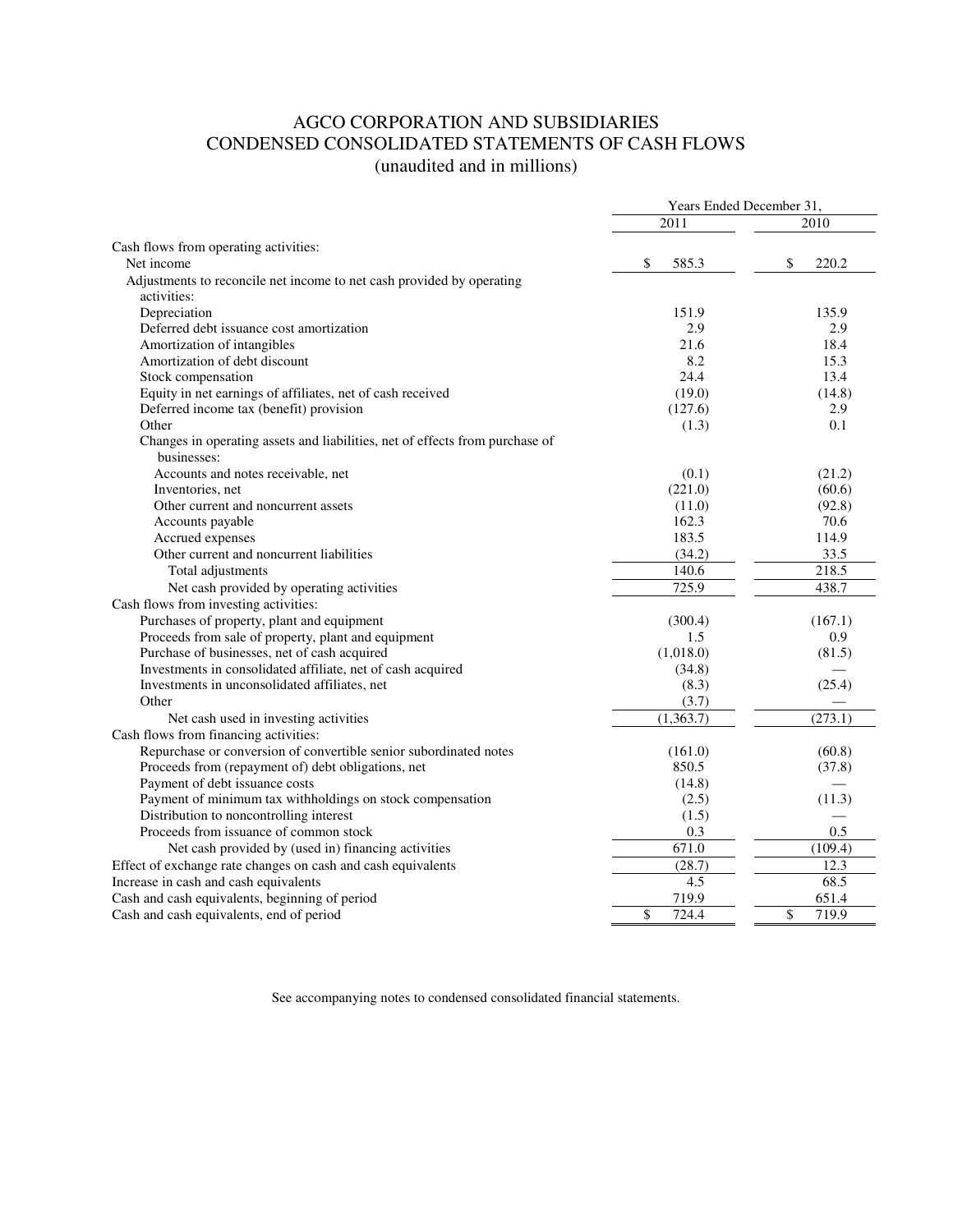# AGCO CORPORATION AND SUBSIDIARIES NOTES TO CONDENSED CONSOLIDATED FINANCIAL STATEMENTS (unaudited, in millions, except per share data)

## **1. ACQUISITIONS**

 On November 30, 2011, the Company acquired GSI Holdings Corp. ("GSI") for \$932.2 million, net of approximately \$27.9 million cash acquired. GSI, headquartered in Assumption, Illinois, is a leading manufacturer of grain storage and protein production systems. GSI sells its products globally through independent dealers. The acquisition was financed by \$300.0 million of 5.875% senior notes and the Company's new credit facility (Note 3).

 The results of operations for the GSI acquisition have been included in the Company's Condensed Consolidated Financial Statements as of and from the date of acquisition. The Company allocated the purchase price to the assets acquired and liabilities assumed based on a preliminary estimate of their fair values as of the acquisition date. The Company recorded approximately \$533.9 million of goodwill and approximately \$438.5 million of distribution network, tradename and trademark, and technology identifiable intangible assets associated with the acquisition. In addition, the Company recorded a tax gain of approximately \$149.3 million resulting from a reversal of a portion of its previously established deferred tax valuation allowance. The reversal was required to offset deferred tax liabilities established in the acquisition accounting for GSI relating to acquired amortizable intangible assets.

 On November 30, 2011, the Company acquired 80% of Shandong Dafeng Machinery Co., Ltd. ("Dafeng") for approximately \$27.0 million. The Company acquired approximately \$17.1 million of cash and assumed approximately \$41.1 million of current indebtedness associated with the acquisition. Dafeng is located in Yanzhou, China and manufactures a complete range of corn, grain, rice and soybean harvesting machines for Chinese domestic markets. The investment was funded with available cash on hand. The results of operations for the Dafeng acquisition have been included in the Company's Condensed Consolidated Financial Statements as of and from the date of acquisition. The Company allocated the purchase price to the assets acquired and liabilities assumed based on a preliminary estimate of their fair values as of the acquisition date. The Company recorded approximately \$12.6 million of goodwill and approximately \$24.2 million of trademark, network distribution, and land use rights identifiable intangible assets associated with the acquisition.

## **2. STOCK COMPENSATION EXPENSE**

The Company recorded stock compensation expense as follows:

|                                              | Three Months Ended<br>December 31. |      | <b>Years Ended</b><br>December 31. |  |      |  |      |
|----------------------------------------------|------------------------------------|------|------------------------------------|--|------|--|------|
|                                              |                                    | 2011 | 2010                               |  | 2011 |  | 2010 |
| Cost of goods sold                           |                                    |      | 0.2                                |  |      |  | 0.7  |
| Selling, general and administrative expenses |                                    | 6.0  | 4.7                                |  | 23.0 |  | 12.9 |
| Total stock compensation expense             |                                    |      | 4.9                                |  | 24.6 |  | 13.0 |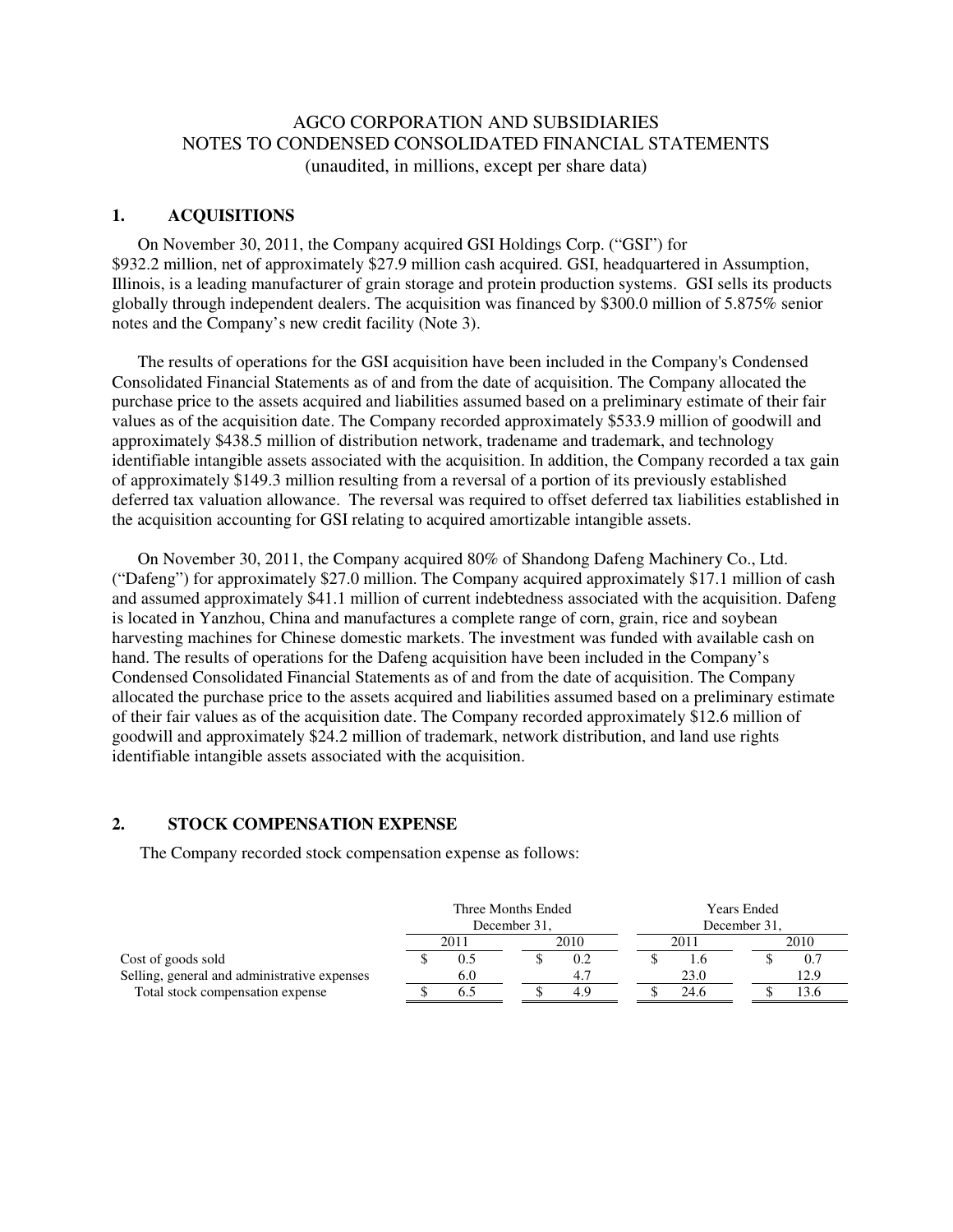## **3. INDEBTEDNESS**

Indebtedness at December 31, 201 and 2010 consisted of the following:

|                                                      | December 31, | December 31, |
|------------------------------------------------------|--------------|--------------|
|                                                      | 2011         | 2010         |
| $6\%$ % Senior subordinated notes due 2014           |              | \$<br>267.7  |
| $5\%$ % Senior notes due 2021                        | 300.0        |              |
| $4\frac{1}{2}\%$ Senior term loan due 2016           | 259.4        |              |
| Credit Facility                                      | 665.0        |              |
| 134\% Convertible senior subordinated notes due 2033 |              | 161.0        |
| 1¼% Convertible senior subordinated notes due 2036   | 183.4        | 175.2        |
| Securitization facilities                            |              | 113.9        |
| Other long-term debt                                 | 62.0         | 0.2          |
|                                                      | 1.469.8      | 718.0        |
| Current portion of long-term debt<br>Less:           | (60.1)       | (0.1)        |
| 134\% Convertible senior subordinated notes due 2033 |              | (161.0)      |
| Securitization facilities                            |              | (113.9)      |
| Total indebtedness, less current portion             | \$1,409.7    | 443.0        |

 Holders of the Company's convertible senior subordinated notes could have converted or may convert the notes, if, during any fiscal quarter, the closing sales price of the Company's common stock exceeded or exceeds 120% of the conversion price of \$22.36 per share for the 1¾% convertible senior subordinated notes and \$40.73 per share for the 1¼% convertible senior subordinated notes for at least 20 trading days in the 30 consecutive trading days ending on the last trading day of the preceding fiscal quarter. As of December 31, 2010, the closing sales price of the Company's common stock had exceeded 120% of the conversion price of the 1¾% convertible senior subordinated notes for at least 20 trading days in the 30 consecutive trading days ending December 31, 2010, and, therefore, the Company classified the notes as a current liability. Future classification of the 1¼% convertible senior subordinated notes between current and long-term debt is dependent on the closing sales price of the Company's common stock during future quarters.

 During the year ended December 31, 2011, holders of the Company's 1¾% convertible senior subordinated notes converted approximately \$161.0 million of principal amount of the notes. The Company issued 3,926,574 shares associated with the \$195.9 million excess conversion value of the notes. The Company reflected the repayment of the principal of the notes totaling \$161.0 million within "Repurchase or conversion of convertible senior subordinated notes" within the Company's Condensed Consolidated Statements of Cash Flows for the year ended December 31, 2011.

 The Company's €200.0 million of 6⅞% senior subordinated notes due April 15, 2014, issued in April 2004, were redeemed at a price of 101.146% of their principal amount on May 2, 2011, in accordance with the redemption provisions of the indenture agreement. The Company funded the redemption of the notes with a new €200.0 million senior unsecured term loan with Coöperatieve Centrale Raiffeisen-Boerenleenbank B.A., "Rabobank Nederland." The new term loan is due May 2, 2016 and bears interest at a fixed rate of 4½%.

On December 5, 2011, the Company completed its offering of \$300.0 million of 5.875% senior notes due 2021 and received proceeds of approximately \$296.6 million, after offering related fees and expenses. The Company used the net proceeds to fund a portion of the acquisition of GSI. The notes constitute senior unsecured and unsubordinated indebtedness.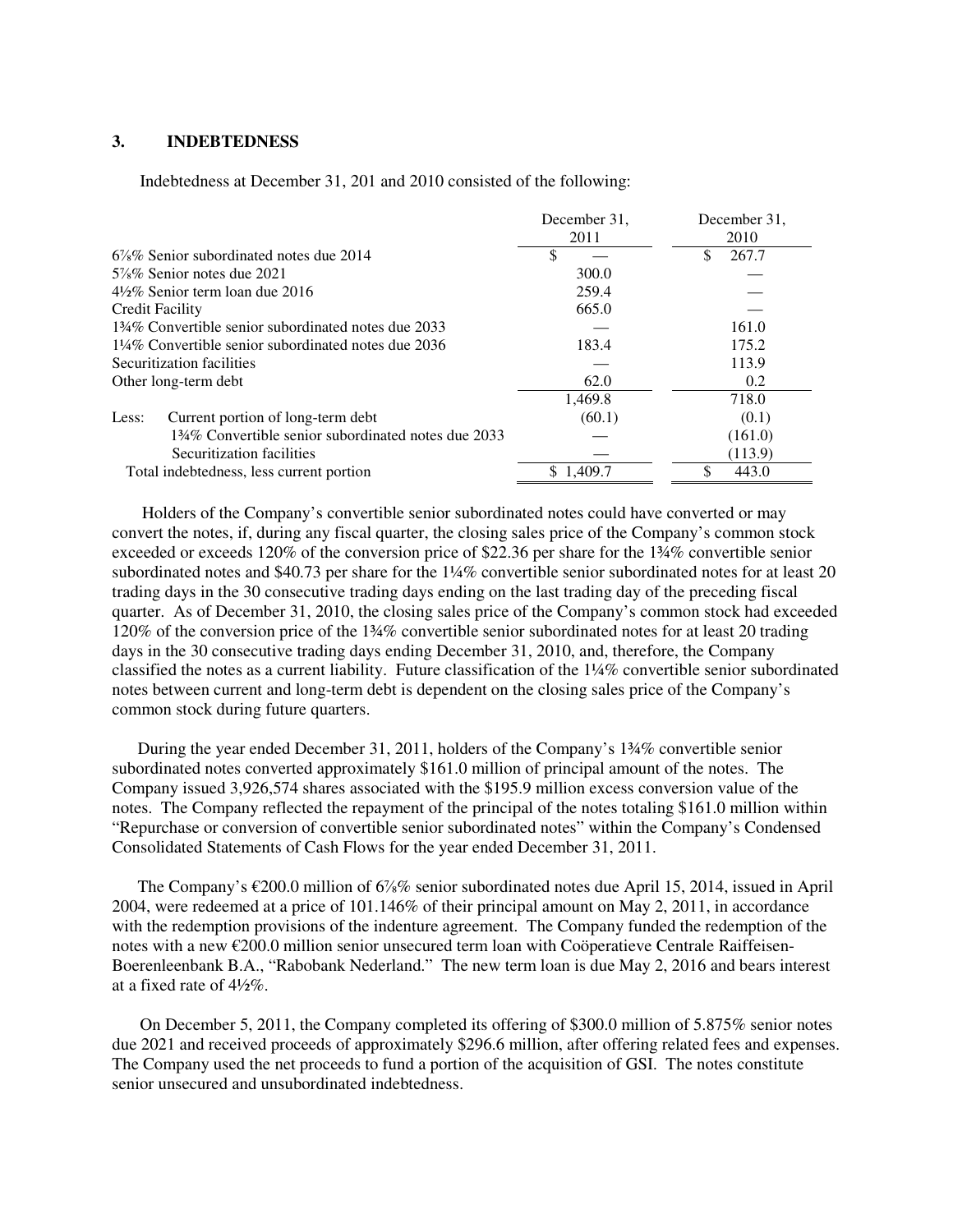On December 1, 2011, the Company entered into a new credit facility agreement providing for a \$1.0 billion revolving credit and term loan facility, consisting of a \$600.0 million revolving credit facility and a \$400.0 million term loan facility. In addition to the \$300.0 million notes previously discussed, the Company used the credit facility to fund the acquisition of GSI. The new credit facility replaced the Company's former \$300.0 million revolving credit facility. The maturity date of the new credit facility is December 1, 2016. The Company is required to make quarterly payments towards the term loan of \$5.0 million beginning in March 2012 and \$10.0 million beginning in March 2015. The facility contains covenants restricting, among other things, the incurrence of indebtedness and the making of certain payments, including dividends, and is subject to acceleration in the event of a default, as defined in the facility.

# **4. INVENTORIES**

Inventories at December 31, 2011 and 2010 were as follows:

|                              | December 31,<br>2011 | December 31.<br>2010 |
|------------------------------|----------------------|----------------------|
| Finished goods               | 500.0                | 422.6                |
| Repair and replacement parts | 450.7                | 432.4                |
| Work in process              | 127.6                | 90.2                 |
| Raw materials                | 481.3                | 288.3                |
| Inventories, net             | \$1,559.6            | \$1,233.5            |

# **5. ACCOUNTS RECEIVABLE SALES AGREEMENTS**

At December 31, 2011, the Company had accounts receivable sales agreements that permit the sale, on an ongoing basis, of substantially all of its wholesale receivables in North America to AGCO Finance LLC and AGCO Finance Canada, Ltd., its 49% owned U.S. and Canadian retail finance joint ventures. As of December 31, 2011 and 2011, net cash received from receivables sold under the U.S. and Canadian accounts receivable sales agreements was approximately \$354.6 million and \$375.9 million, respectively.

At December 31, 2011, the Company also had accounts receivable sales agreements that permit the sale, on an ongoing basis, of a majority of its wholesale receivables in France, Germany, Denmark, Sweden, Norway and Austria to the relevant AGCO Finance entities in those countries. As of December 31, 2011 and 2010, cash received from receivables sold under these accounts receivable sales agreements in Europe was approximately \$310.0 million and \$169.2 million, respectively. Under the Company's former European securitization facilities, the Company sold accounts receivable in Europe on a revolving basis to commercial paper conduits through a qualifying special-purpose entity in the United Kingdom. The European securitization facilities expired in October 2011.

The Company's AGCO Finance retail finance joint ventures in Brazil and Australia also provide wholesale financing to the Company's dealers. The receivables associated with these arrangements are without recourse to the Company. As of December 31, 2011 and 2010, these retail finance joint ventures had approximately \$62.0 million and \$50.2 million, respectively, of outstanding accounts receivable associated with these arrangements. In addition, the Company sells certain trade receivables under factoring arrangements to other financial institutions around the world.

Losses on sales of receivables associated with the accounts receivable financing facilities discussed above, reflected within "Other expense, net" and "Interest expense, net" in the Company's Condensed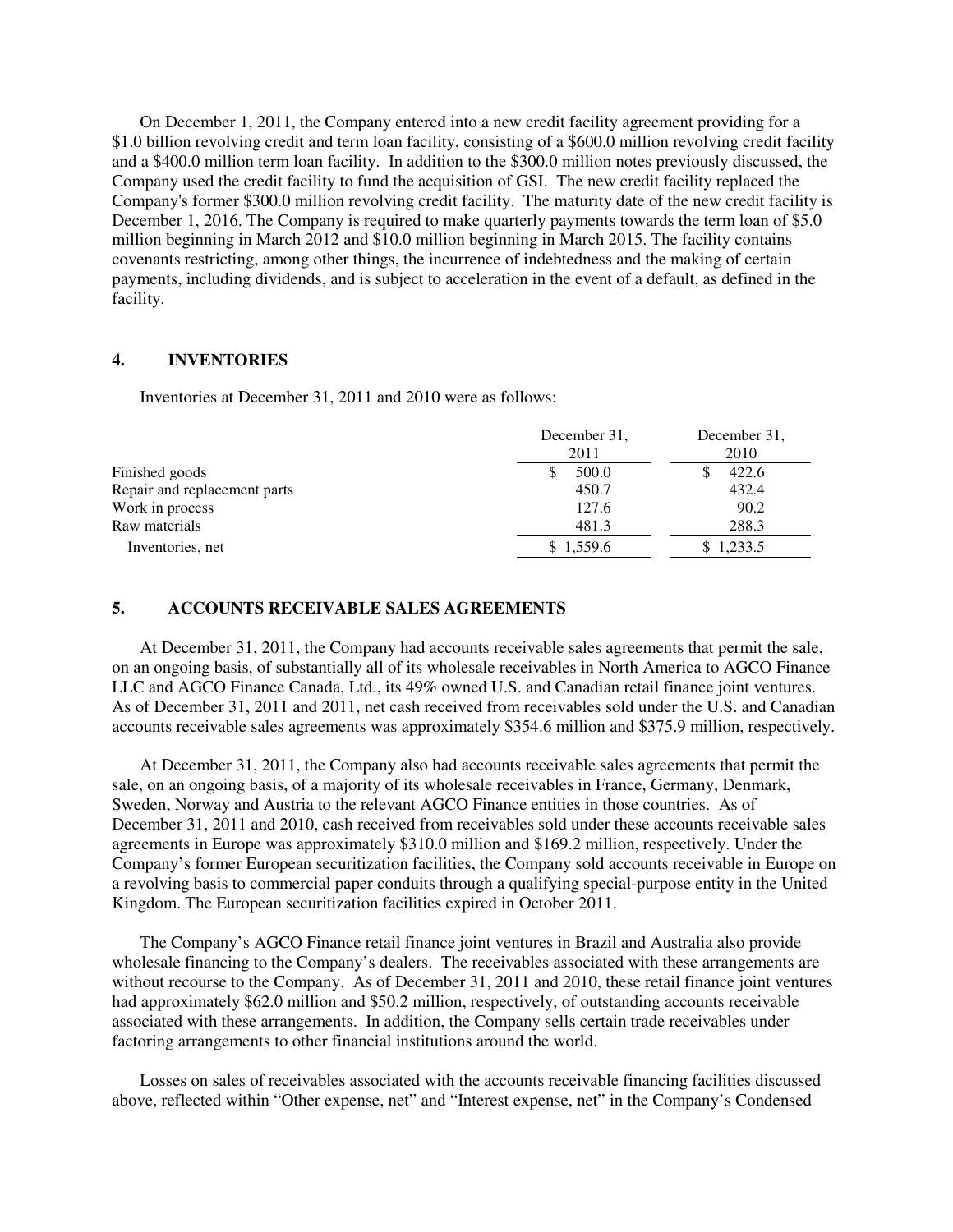Consolidated Statements of Operations, were approximately \$6.4 million and \$22.0 million during the three months and year ended December 31, 2011, respectively, compared to \$4.6 million and \$16.1 million during the three months and year ended December 31, 2010, respectively.

## **6. EARNINGS PER SHARE**

The Company's convertible senior subordinated notes provide for (i) the settlement upon conversion in cash up to the principal amount of the converted notes with any excess conversion value settled in shares of the Company's common stock, and (ii) the conversion rate to be increased under certain circumstances if the notes are converted in connection with certain change of control transactions. Dilution of weighted shares outstanding will depend on the Company's stock price for the excess conversion value using the treasury stock method. A reconciliation of net income attributable to AGCO Corporation and subsidiaries and weighted average common shares outstanding for purposes of calculating basic and diluted earnings per share for the three months and years ended December 31, 2011 and 2010 is as follows:

|                                                                                                                                                               |             | Three Months Ended December 31, | Years Ended December 31, |             |  |
|---------------------------------------------------------------------------------------------------------------------------------------------------------------|-------------|---------------------------------|--------------------------|-------------|--|
|                                                                                                                                                               | 2011        | 2010                            | 2011                     | 2010        |  |
| Basic net income per share:<br>Net income attributable to AGCO<br>Corporation and subsidiaries                                                                | 285.2<br>\$ | 85.2<br>\$                      | 583.3<br>\$              | 220.5<br>\$ |  |
| Weighted average number of common<br>shares outstanding                                                                                                       | 97.1        | 93.0                            | 95.6                     | 92.8        |  |
| Basic net income per share attributable to<br>AGCO Corporation and subsidiaries                                                                               | 2.94<br>\$  | 0.92<br>\$                      | 6.10<br>\$               | 2.38<br>\$  |  |
| Diluted net income per share:<br>Net income attributable to AGCO<br>Corporation and subsidiaries for<br>purposes of computing<br>diluted net income per share | 285.2       | 85.2                            | 583.3<br>S               | 220.5       |  |
| Weighted average number of common<br>shares outstanding<br>Dilutive stock options, SSARs,<br>performance share awards and                                     | 97.1        | 93.0                            | 95.6                     | 92.8        |  |
| restricted stock awards<br>Weighted average assumed conversion<br>of contingently convertible senior                                                          | 0.9         | 0.4                             | 0.6                      | 0.4         |  |
| subordinated notes<br>Weighted average number of common<br>and common equivalent shares<br>outstanding for purposes of<br>computing diluted earnings per      | 0.2         | 4.1                             | 1.9                      | 3.2         |  |
| share                                                                                                                                                         | 98.2        | 97.5                            | 98.1                     | 96.4        |  |
| Diluted net income per share attributable to<br>AGCO Corporation and subsidiaries                                                                             | \$<br>2.90  | 0.87<br>\$                      | 5.95<br>\$               | \$<br>2.29  |  |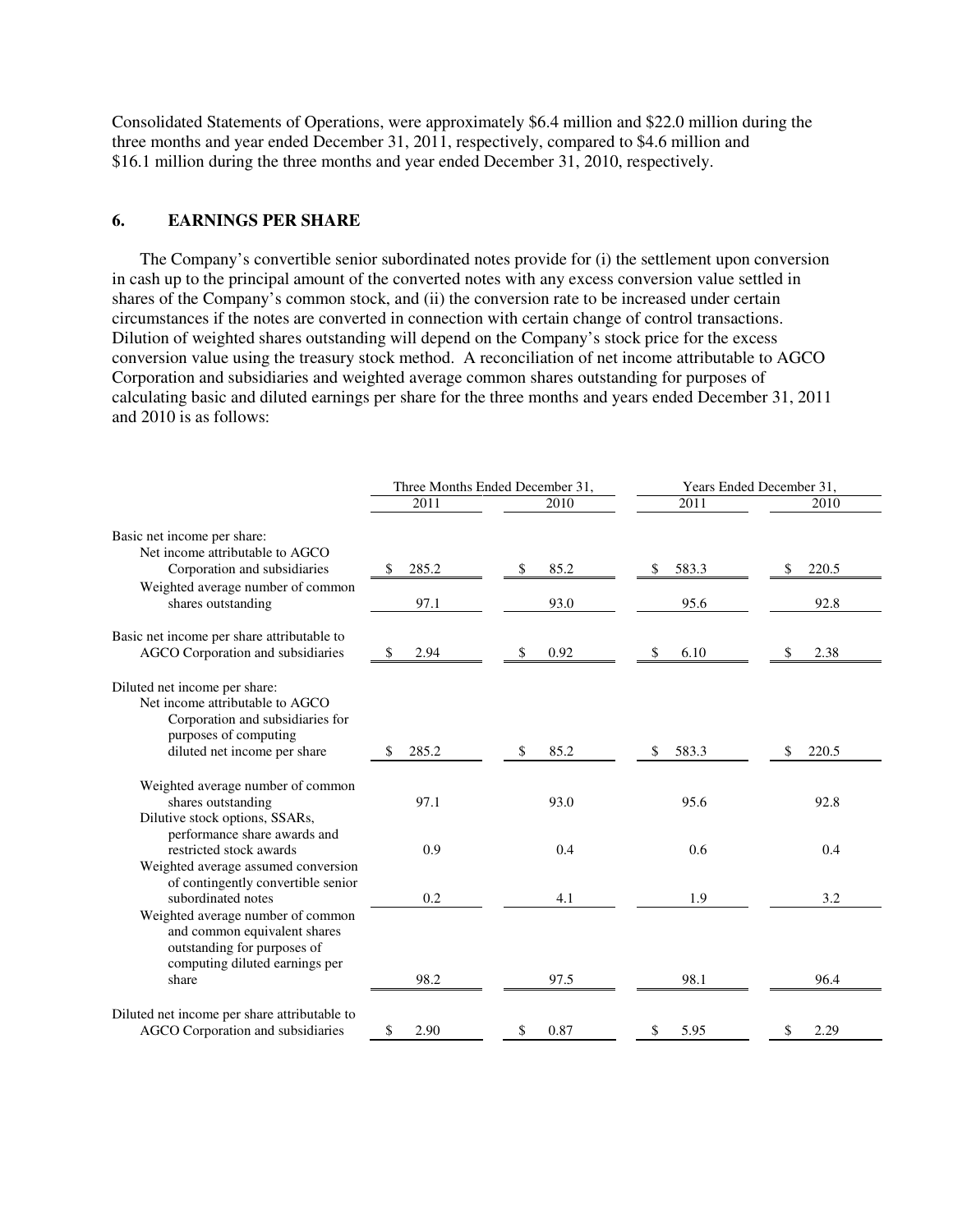# **7. SEGMENT REPORTING**

The Company's four reportable segments distribute a full range of agricultural equipment and related replacement parts. The Company evaluates segment performance primarily based on income from operations. Sales for each segment are based on the location of the third-party customer. The Company's selling, general and administrative expenses and engineering expenses are charged to each segment based on the region and division where the expenses are incurred. As a result, the components of income from operations for one segment may not be comparable to another segment. Segment results for the three months and years ended December 31, 2011 and 2010 are as follows:

| Three Months Ended<br>December 31, | North<br>America | South<br>America | Europe/Africa/<br>Middle East | Rest of<br>World | Consolidated |
|------------------------------------|------------------|------------------|-------------------------------|------------------|--------------|
| 2011                               |                  |                  |                               |                  |              |
| Net sales                          | \$598.7          | \$448.5          | \$1,347.3                     | \$123.3          | \$2,517.8    |
| Income from operations             | 42.6             | 36.4             | 141.1                         | 9.4              | 229.5        |
| 2010                               |                  |                  |                               |                  |              |
| Net sales                          | \$462.9          | \$440.1          | \$1,185.5                     | \$<br>79.5       | \$2,168.0    |
| Income from operations             | 34.9             | 23.0             | 112.5                         | 4.6              | 175.0        |
|                                    |                  |                  |                               |                  |              |
| <b>Years Ended</b>                 | North            | South            | Europe/Africa/                | Rest of          |              |
| December 31.                       | America          | America          | Middle East                   | World            | Consolidated |
| 2011                               |                  |                  |                               |                  |              |
| Net sales                          | \$1,770.6        | \$1,871.5        | \$4,681.7                     | \$449.4          | \$8,773.2    |
| Income from operations             | 90.9             | 143.1            | 479.4                         | 31.4             | 744.8        |
| 2010                               |                  |                  |                               |                  |              |
| Net sales                          | \$1,489.3        | \$1,753.3        | \$3,364.4                     | \$289.6          | \$6,896.6    |
| Income from operations             | 49.5             | 161.7            | 207.2                         | 14.2             | 432.6        |

A reconciliation from the segment information to the consolidated balances for income from operations is set forth below:

|                                               | Three Months Ended<br>December 31. |        |   | <b>Years Ended</b><br>December 31. |     |        |  |        |
|-----------------------------------------------|------------------------------------|--------|---|------------------------------------|-----|--------|--|--------|
|                                               |                                    | 2011   |   | 2010                               |     | 2011   |  | 2010   |
| Segment income from operations                |                                    | 229.5  | Ъ | 175.0                              | ۰D. | 744.8  |  | 432.6  |
| Corporate expenses                            |                                    | (30.3) |   | (22.2)                             |     | (90.6) |  | (72.7) |
| Stock compensation expense                    |                                    | (6.0)  |   | (4.7)                              |     | (23.0) |  | (12.9) |
| Restructuring and other infrequent (expenses) |                                    |        |   |                                    |     |        |  |        |
| income                                        |                                    |        |   | (1.1)                              |     | 0.7    |  | (4.4)  |
| Amortization of intangibles                   |                                    | (7.5)  |   | (4.6)                              |     | (21.6) |  | (18.4) |
| Consolidated income from operations           |                                    | 185.7  |   | 142.4                              |     | 610.3  |  | 324.2  |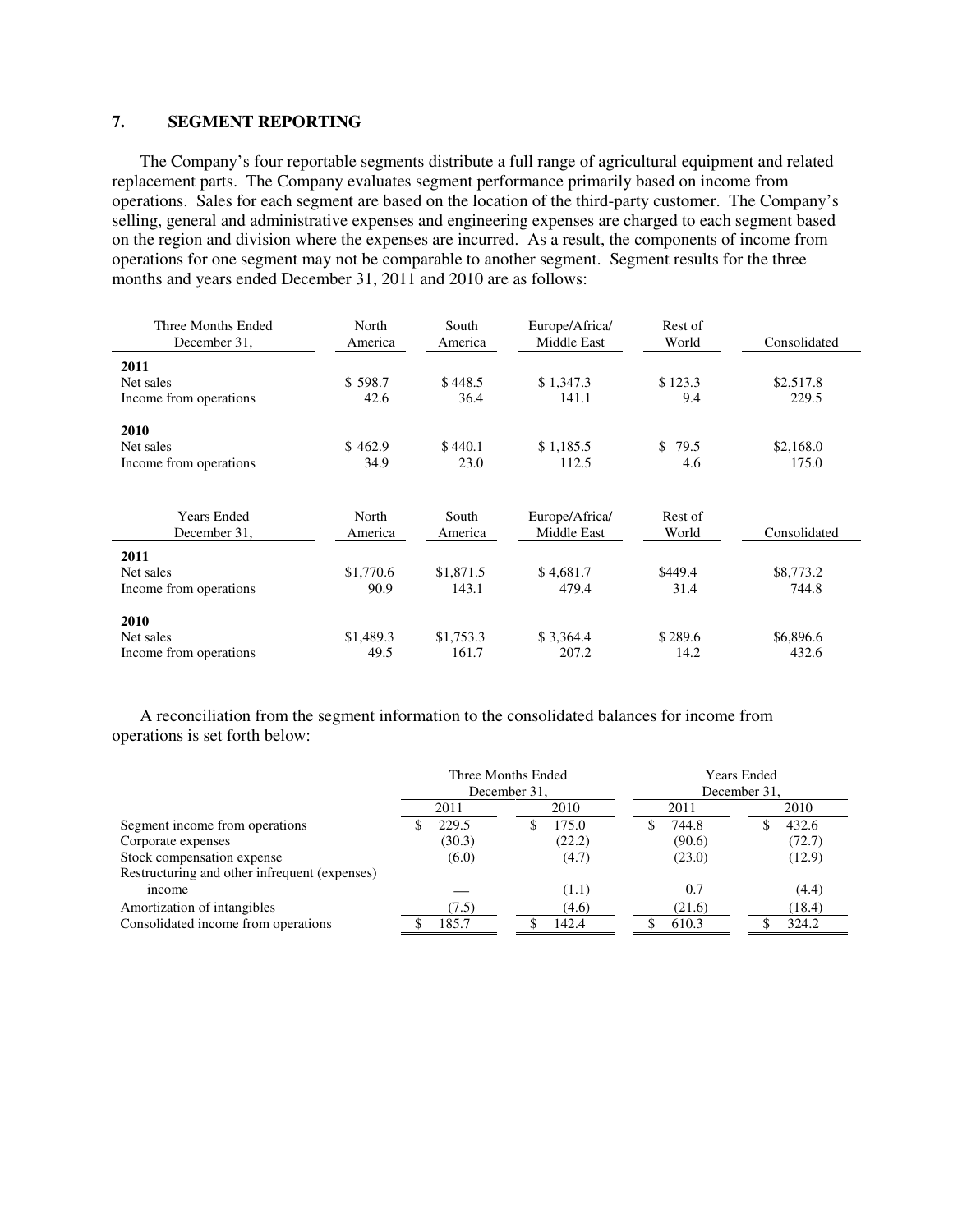#### **RECONCILIATION OF NON-GAAP MEASURES**

This earnings release discloses adjusted income from operations, net income and earnings per share, all of which exclude amounts that differ from the most directly comparable measure calculated in accordance with U.S. generally accepted accounting principles ("GAAP"). A reconciliation of each of these financial measures to the most directly comparable GAAP measure is included below.

The following is a reconciliation of adjusted income from operations, net income and earnings per share to reported income from operations, net income and earnings per share for the three months ended December 31, 2011 and 2010 (in millions, except per share data):

|                                                         |                              | Three months ended December 31, |                                |                              |                               |                                  |  |  |
|---------------------------------------------------------|------------------------------|---------------------------------|--------------------------------|------------------------------|-------------------------------|----------------------------------|--|--|
|                                                         |                              | 2011                            |                                |                              | 2010                          |                                  |  |  |
|                                                         | Income<br>From<br>Operations | Net<br>Income <sup>(1)</sup>    | Earnings<br>Per<br>Share $(1)$ | Income<br>From<br>Operations | Net.<br>Income <sup>(1)</sup> | Earnings<br>Per<br>$Share^{(1)}$ |  |  |
| As adjusted                                             | \$191.5                      | \$141.7                         | \$.<br>1.44                    | \$143.5                      | \$85.9                        | \$0.88                           |  |  |
| Restructuring and other<br>infrequent expenses $^{(2)}$ |                              |                                 |                                | 1.1                          | 0.7                           | 0.01                             |  |  |
| GSI acquisition $(3)$                                   | 5.8                          | (143.5)                         | (1.46)                         |                              |                               |                                  |  |  |
| As reported                                             | \$185.7                      | \$285.2                         | 2.90<br>\$                     | \$142.4                      | 85.2<br>\$                    | \$0.87                           |  |  |

(1) Net income and earnings per share amounts are after tax.

The restructuring and other infrequent expenses recorded during the fourth quarter of 2010 related primarily to severance costs associated with the Company's rationalization of its operations in France and Denmark. (3) During the fourth quarter of 2011, the Company recorded a tax gain of \$149.3 million and acquisition

expenses of \$5.8 million associated with the GSI acquisition.

 The following is a reconciliation of adjusted income from operations, net income and earnings per share to reported income from operations, net income and earnings per share for the years ended December 31, 2011 and 2010 (in millions, except per share data):

|                                                |                                     | Years ended December 31,      |                                |                                     |                                     |                                   |  |  |
|------------------------------------------------|-------------------------------------|-------------------------------|--------------------------------|-------------------------------------|-------------------------------------|-----------------------------------|--|--|
|                                                |                                     | 2011                          |                                |                                     | 2010                                |                                   |  |  |
|                                                | Income<br>From<br><b>Operations</b> | <b>Net</b><br>Income $^{(1)}$ | Earnings<br>Per<br>Share $(1)$ | Income<br>From<br><b>Operations</b> | <b>Net</b><br>Income <sup>(1)</sup> | Earnings<br>Per<br>Share $^{(1)}$ |  |  |
| As adjusted                                    | \$615.4                             | \$439.3                       | \$4.48                         | \$328.6                             | \$223.6                             | \$2.32                            |  |  |
| Restructuring and other<br>infrequent (income) |                                     |                               |                                |                                     |                                     |                                   |  |  |
| express <sup>(2)</sup>                         | (0.7)                               | (0.5)                         |                                | 4.4                                 | 3.1                                 | 0.03                              |  |  |
| GSI acquisition $(3)$                          | 5.8                                 | (143.5)                       | (1.47)                         |                                     |                                     |                                   |  |  |
| As reported                                    | \$610.3                             | \$583.3                       | \$5.95                         | \$324.2                             | \$220.5                             | \$2.29                            |  |  |

(1) Net income and earnings per share amounts are after tax.

The restructuring and other infrequent income recorded in 2011 related primarily to a reversal of approximately \$0.9 million of previously accrued legally required severance payments associated with the rationalization of the Company's French operations. The restructuring and other infrequent expenses recorded in 2010 primarily related to severance and other related costs associated with the Company's rationalization of its operations in Denmark, Spain, Finland and France.

(3) During 2011, the Company recorded a tax gain of \$149.3 million and acquisition expenses of \$5.8 million associated with the GSI acquisition.